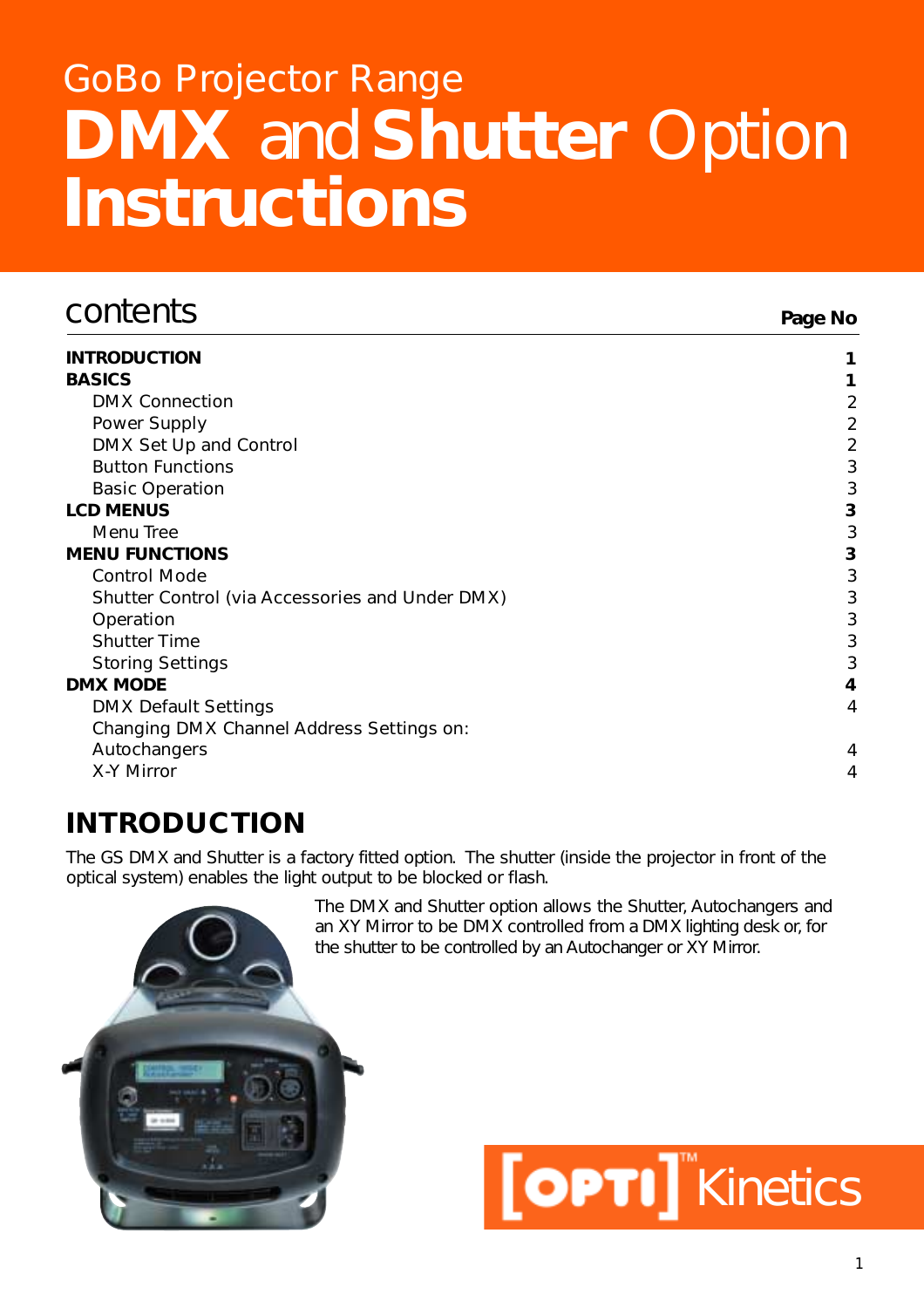# **DMX CONNECTION**

If DMX Control from a DMX lighting desk is to be used:

- 1. Connect from the desk using a DMX lead with 5 pin XLR plug into the INPUT socket on back panel of the Projector.
- 2. If more than one DMX Projector is used connect first Projector with a 5 pin DMX lead from the THROUGH socket to the INPUT socket of next Projector and so on.

#### **IMPORTANT**

If no other projector is being used, or on the last Projector in the chain, fit a DMX termination plug to the THROUGH socket.

# **POWER SUPPLY**

To apply Power to the Projector and Accessories on the rails, plug in the IEC mains lead (at both ends) and switch on Projector. The Accessories and the DMX and Shutter rear panel will then be activated and ready to set.

Power is supplied to the Accessories via the Projector's 12V ~ rails.

#### **IMPORTANT NOTE** If DMX & Shutter Option is fitted into the Projector and the LCD on the projector displays CONTROL MODE: DMX refer to DMX section on page 4.

# **DMX SET UP & CONTROL**

DMX MODE can only be selected when the Projector being used is fitted with the DMX and Shutter Option. See page 3, >Initialise DMX under CONTROL MODE: and page 4 points 1 to 3 for how to initailise DMX.

When the Projector is set to CONTROL MODE: DMX it can only be operated from a DMX lighting desk.

An example of a basic DMX set up is illustrated right.









SELEC

# **BUTTON FUNCTIONS**

Before starting to change control modes, modes of operation or any other function one first needs to understand the functions of the 'control' buttons on the back panel of the projector.

#### **BACK**

#### 1. To come out of a menu option.

- **SELECT**
- 1. To go into a menu option.
- 2. When a parameter has finished being changed the '>' symbol is removed.
- 2. Adds a '>' symbol when a parameter can be changed.
- 3. To finally confirm storing of settings.

#### **IMPORTANT NOTE**

These functions also apply to the X-Y Mirror.

# **BASIC OPERATION**

- 1. To activate and light up the LCD (display) press any button.
- 2. To choose a main menu item press the ▲ or ▼ buttons until the menu title you wish to adjust the parameters of appears on top line of LCD.
- 3. To select the sub menu press SELECT. A '>' appears to the left of the changeable parameter.



- ▲ 1. To select previous item on the menu tree. ▼
- 2. To increase numerical settings or change a parameter.
- 3. Combined with the ▼ button, to reset to previously stored settings.
- 4. Select your desired setting using the ▲ or ▼ buttons.
- 5. Press BACK. The '>' disappears. You can now move on to the next menu item.
- 6. To move onto the next menu item press ▲ or ▼ (usually the ▼ button) until the menu title you wish appears.



3. Combined with the ▲ button, to reset to previously stored settings.

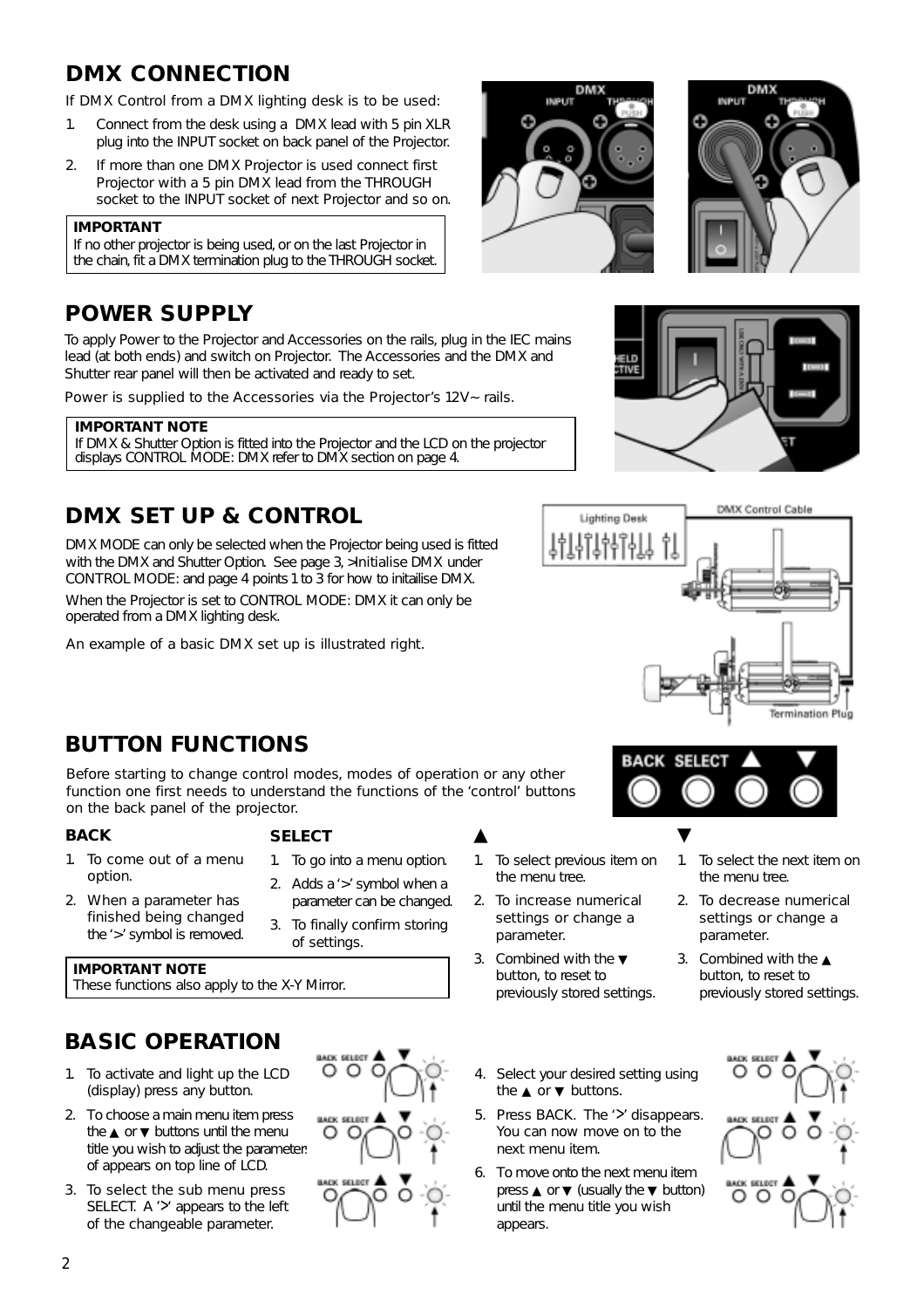# **LCD MENUS**

The controls are set via 'menus' on the LCD on the rear panel of the projector. The LCD panel has two lines.

The '**Main**' menu title at the top to select the option or feature that you wish to adjust or set.

The adjustable '**Options**' sub menu, with the parameters to be set, is underneath.



#### **CONTROL MODE:**

Selects the method by which the Shutter will be controlled. The choices, in the 'Options' sub-menu, are:

#### **>Switch (open)**

The shutter stays OPEN and only CLOSES when a switch, connected to the '0-10V INPUT' 1/4" jack socket, is thrown. **>Switch (closed)**

The shutter stays CLOSED and only OPENS when a switch, connected to the '0-10V INPUT' 1/4" jack socket, is thrown.

#### **>Voltage (open)**

The shutter stays OPEN and only CLOSES when an external voltage of 3-12V to the '0-10V INPUT' 1/4" jack socket, is applied.

# **>Voltage (closed**

The shutter stays CLOSED and only OPENS when an external voltage of 3-12V to the '0-10V INPUT' <sup>1</sup>/4" jack socket, is applied.

#### **>Autochanger**

The shutter stays OPEN and only CLOSES whilst the Autochanger is changing the gobos (to mask the changeover).

#### **>XY Mirror**

The shutter operates according to settings on the XY Mirror.

#### **>Initialise DMX\***

Changes operation of the shutter & fitted DMX accessories (i.e. Autochangers & XY Mirror) to remote DMX Control. The rear panel LED flashes red & green whilst initialising. When DMX is active the light stops flashing, turns green and the LCD shows 'DMX' in place of '>Initialise DMX' (see page 4).

#### **SHUTTER CONTROL FROM AN ACCESSORY**

If Autochanger or XY Mirror is selected as method of control (and Shutter is selected on the effect accessory) the shutter will respond to signals from the Accessory and operate in the mode of operation selected at the interval 'time' selected in the Shutter time menu.

#### **SHUTTER CONTROL UNDER DMX**

If DMX is selected the shutter operates from a DMX desk. If the autochanger(s) and/or XY mirror are set to DMX they can also be operated from a DMX desk. The typical slider values and funtions are shown in the table (below).

|             | <b>DMX SLIDER VALUE (%)</b> | <b>FUNCTION</b>  |      |
|-------------|-----------------------------|------------------|------|
| 192 - 255   | $(75 - 100\%)$              | Shutter Open     |      |
| $176 - 191$ | $(69 - 75%)$                |                  | 0.1s |
| $160 - 175$ | $(63 - 69%)$                |                  | 0.25 |
| $144 - 159$ | $(56 - 63%)$                |                  | 0.3s |
| $128 - 143$ | $(50 - 56%)$                | Shutter Strobing | 0.48 |
| $112 - 127$ | $(44 - 50\%)$               | (movement time)  | 0.58 |
| $96 - 111$  | $(38 - 44%)$                |                  | 0.6s |
| $80 - 95$   | $(31 - 38%)$                |                  | 0.8s |
| $64 - 79$   | $(25 - 31%)$                |                  | 1.0s |
| $0 - 63$    | $(0 - 25%)$                 | Shutter Closed   |      |

#### **Operation**

Sets the mode of operation of the shutter.

#### **>Normal**

Sets the Shutter to normal OPEN or CLOSED operation via the method of control selected in CONTROL MODE.

#### **>Strobe**

Sets the Shutter to strobe when set to OPEN via the method of control selected in CONTROL MODE.

# **Shutter time:**

#### **time>00m:00.0s**

Sets the shutter closed time (Max. 10 minutes in Operation Normal) or strobe speed (Max. 10 per second in Operation Strobe). To change, by increments of 0.1 seconds, press ▲ or ▼ buttons to desired time or speed.

#### **DMX Anti-jitter**

#### **>On / Off**

Some desks are prone to "jitter". An annoying shake on effects position or mirror movement. For smoother operation, set Antijitter to On using the  $\blacktriangle$  or  $\nabla$  buttons.

### **DMX Level Hold**

#### **>Off**

Ground Signal

> If the DMX signal is lost the LED turns red. The settings will remain but, the shutter will close until a DMX signal is re-established.

#### **>On**

If the DMX signal is lost the the LED light turns orange and current DMX settings will continue to operate until DMX signal is re-established.

### **Shutter**

#### **>DMX Channel 001 [to 512]**

Selects a DMX channel for shutter operation. Adjust and set new DMX Channels using the **▲** or **▼** buttons.

#### **Adjust Shutter>**

Finely adjusts the shutters home position (factory set and should not require adjustment). If light spill occurs when the shutter is closed use the  $\blacktriangle$  or  $\nabla$  buttons to adjust.

#### **Store settings**

Stores program settings and changes.

- 1. Select Store settings using the ▼ button.
- 2. Press SELECT to activate '>' and change No to Yes using the ▼ button.
- 3. Press SELECT again. DONE will momentarily appear. Your settings are stored.



4. Press BACK. The LCD returns to CONTROL MODE: and after 60 seconds the display light turns off.

Your settings will now be stored and the shutter will operate according to those settings.

#### **\*NOTE**

If DMX is selected as CONTROL MODE settings are automatically stored.